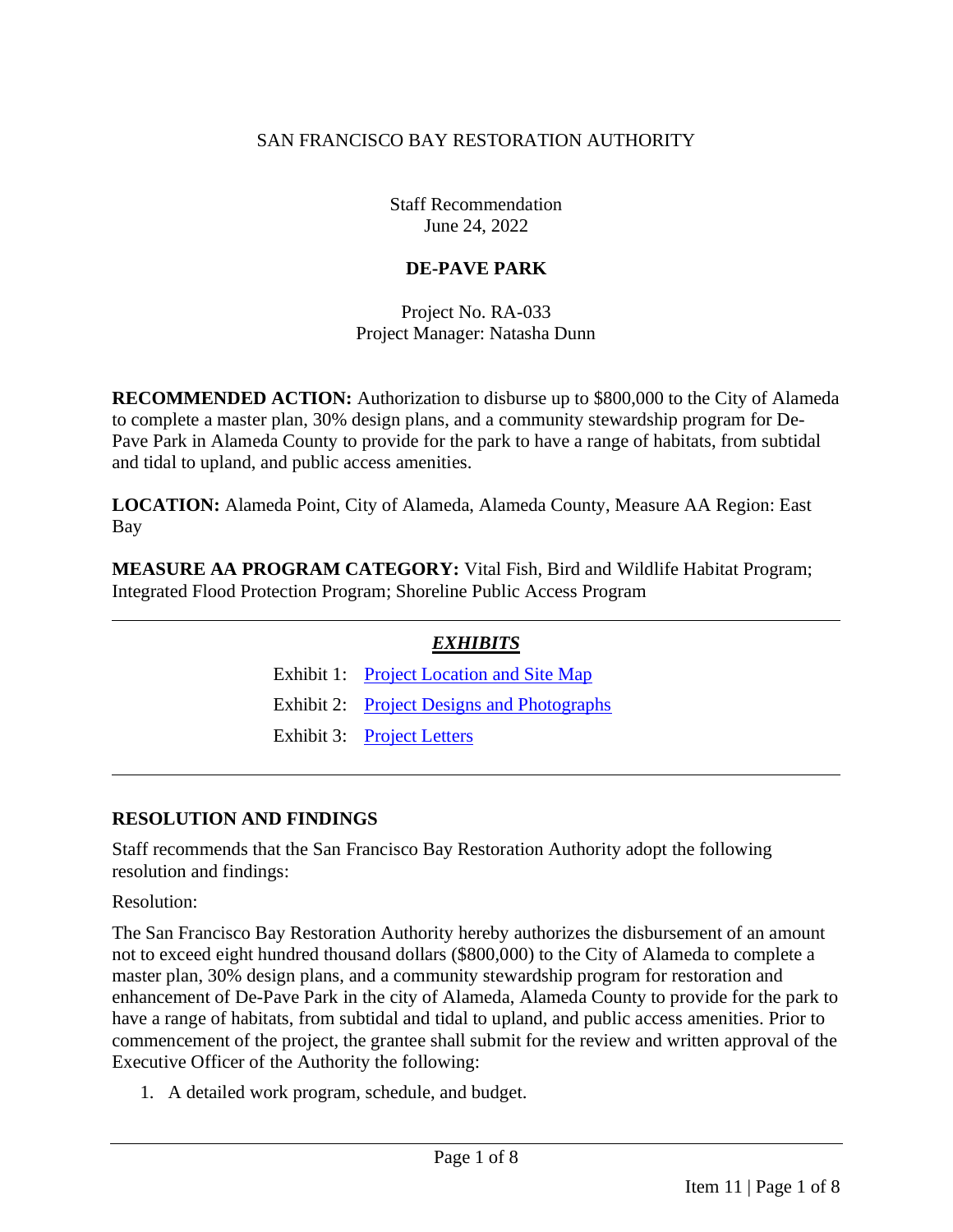- 2. Names and qualifications of any contractors to be employed in carrying out the project.
- 3. A plan for acknowledgement of Authority funding.

Findings:

Based on the accompanying staff recommendation and attached exhibits, the San Francisco Bay Restoration Authority hereby finds that:

- 1. The proposed authorization is consistent with The San Francisco Bay Restoration Authority Act, Gov. Code Sections 66700-66706.
- 2. The proposed authorization is consistent with The San Francisco Bay Clean Water, Pollution Prevention and Habitat Restoration Measure (Measure AA).
- 3. The grantee is not required to enter into a project labor agreement per Resolution 22 because the proposed authorization is for planning work.

### **PROJECT SUMMARY:**

Staff recommends the Authority authorize disbursement of up to \$800,000 to the City of Alameda (City) to complete a master plan, 30% design plans, and a community stewardship program for De-Pave Park in Alameda County to provide for the park to have a range of habitats, from subtidal and tidal to upland, and public access amenities. (Exhibit 1)

The City's conceptual plan for the park includes 17.8 acres of habitat, including subtidal and tidal habitat for shorebirds, waterfowl, fish, and marine mammals and upland habitat for terrestrial species. In addition to restoring historical wetlands and creating new habitat, the park will be designed for habitats to evolve as sea level rises to create additional tidal wetlands with continued public access from a raised boardwalk (Exhibit 2). Because the project is adjacent to a dense urban area, the planned public access and educational programming is in high demand, as indicated by project letters (Exhibit 3). Specific educational elements will be identified during the design process.

The project may also establish a hydrological connection between De-Pave Park and adjacent wetlands owned by the U.S. Veterans Administration, which are undergoing restoration. Whether this connection can be implemented will depend upon scientific review. Specialists will explore the feasibility of constructing the connection during development of the schematic design. The VA staff have confirmed that they will work with City staff to share construction plans and hydrology information.

The City will conduct extensive outreach and seek community input by collaborating with local partner organizations to solicit feedback through an in-depth master plan process. This builds on previous community input on the De-Pave Park Vision Plan and outreach targeting low-income residents living nearby. Both the Town Center and Waterfront Specific Plan and De-Pave Park Vision Plan confirm the community's support for converting the site into an ecological park with tidal wetlands, uplands, and public access. However, these are high level planning documents, and the master plan process will provide an opportunity for residents to give input on details such as public access elements, park amenities, and educational components.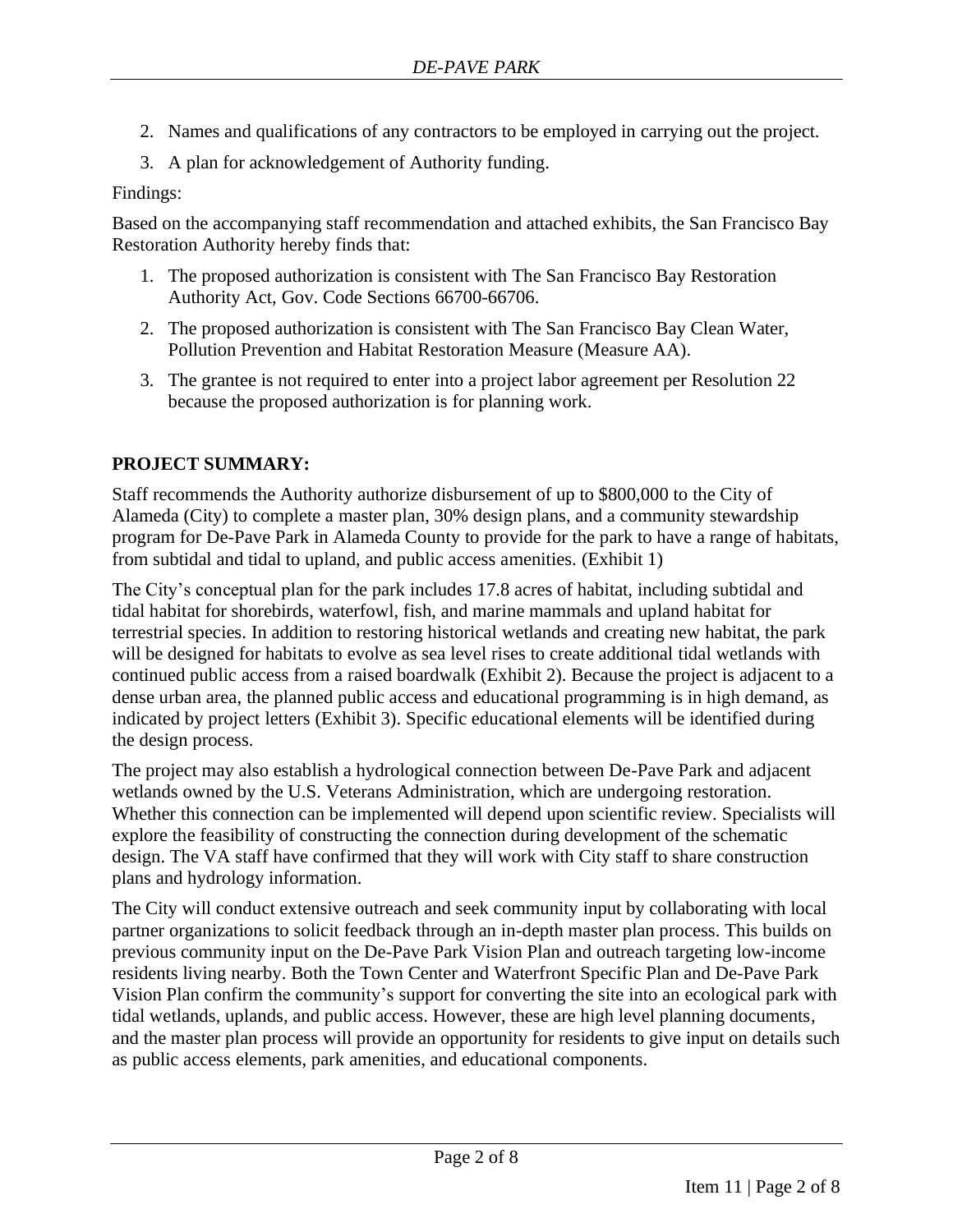The City will enter into a Memorandum of Understanding with San Francisco Estuary Institute (SFEI) to provide scientific consultation throughout the life of the project, providing consultation and review of the master plan and schematic designs.

The City will partner with Literacy for Environmental Justice (LEJ) to develop the framework of a community stewardship program that ultimately will provide opportunities for the local community to assist in building, maintaining, and monitoring De-Pave Park. LEJ has deep experience in building these types of programs and will contribute its expertise to developing the program structure. Subsequently, and not funded by the grant, the City will build out the capacity of this program by partnering with Alameda Point Collaborative and its existing Ploughshares Nursery, which is a job training program for formerly homeless individuals, to grow plants for the park. This later program build-out also includes working with local communities to create a robust volunteer program for this work. The work to build the partnerships, community stewardship program infrastructure, and volunteer development will be funded by the City.

The project includes development of 30% schematic design and construction documents for De-Pave Park. City staff will work closely with the design team and department staff from Building, Planning, Public Works, Transportation (bike/ped), Fire, and Police, which will all review and provide design input.

The City will also submit a pre-application to the Bay Restoration Regulatory Integration Team (BRRIT) and utilize that feedback for future preparation of regulatory permit applications. If there are Authority grant funds remaining after the project is completed, staff anticipates amending the project scope to include additional planning tasks related to permitting and environmental review.

The City of Alameda is well qualified to carry out this project, given its recent experience implementing grant-funded park construction projects. Since 2017, the City of Alameda has completed construction of two new parks totaling 14 acres, including securing and managing grant funds with all required documentation. Examples include a \$4 million Land and Water Conservation grant through the California Natural Resources Agency and a \$2.5 million Active Transportation Program grant through Caltrans. These were complex projects requiring project management of soil contamination, permits, and all levels of project design and construction. In 2020, the City completed a full boat launch renovation including in-water work and regional permitting. The City accomplished these projects through close collaboration between City departments and with regulatory agencies, funders, and nonprofit partners.

The City has built strong community partnerships in the interest of successfully completing this project. Those partnerships include: State Coastal Conservancy, SFEI, LEJ, Alameda Point Collaborative, San Francisco Baykeeper, Golden Gate Audubon Society, Sierra Club, Community Action for a Sustainable Alameda, and Friends of the Alameda Wildlife Reserve. Stakeholders from many of these organizations provided detailed input into the De-Pave Park Vision Plan. As the City works to complete 30% schematic design, all partners will continue to provide input and galvanize residents to participate throughout the master plan process.

### **Site Description:**

Alameda Point is located at the most westerly tip of the island of Alameda, surrounded on three sides by water. The existing site of De-Pave Park consists of a decommissioned naval air station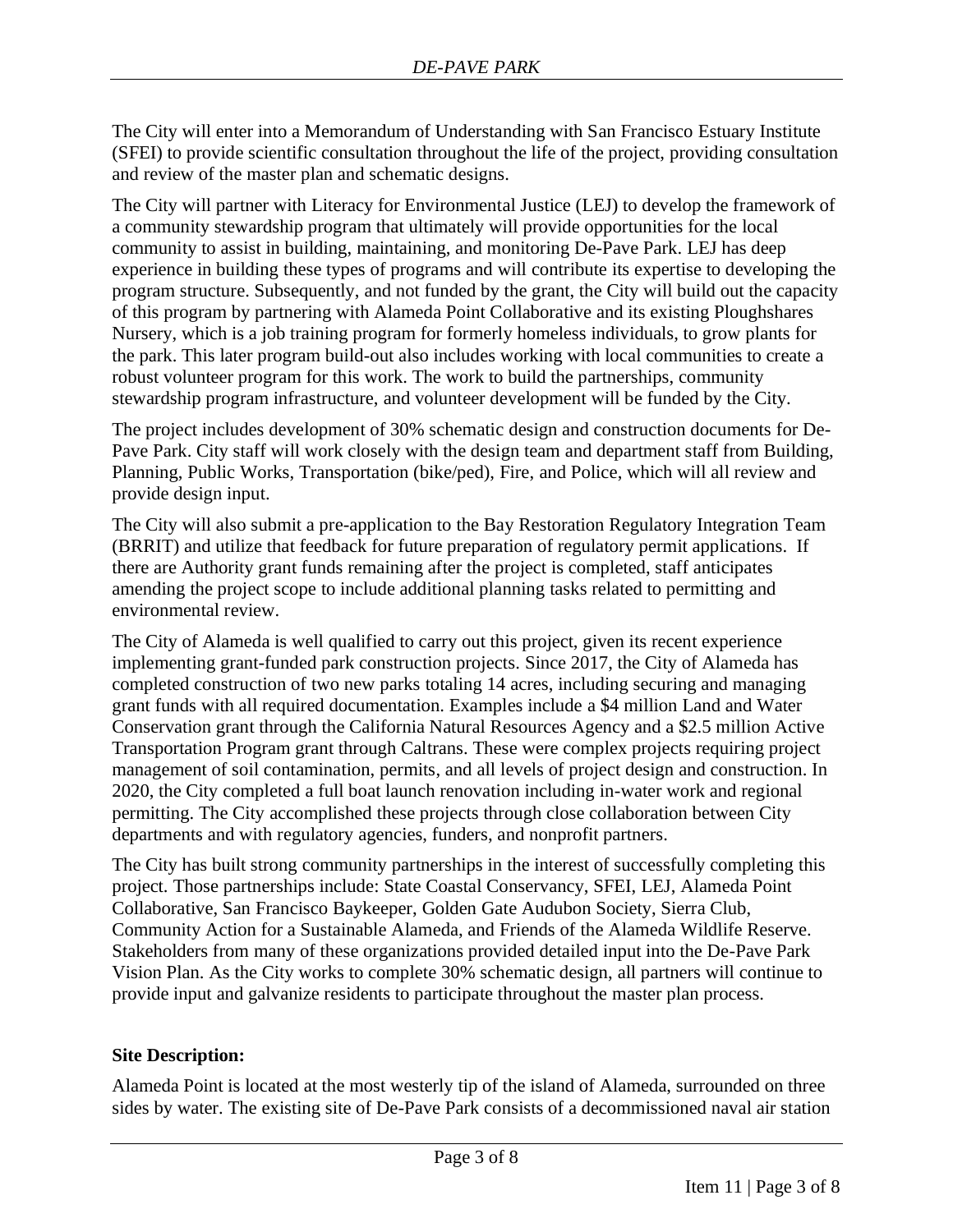with concrete runways and ancillary buildings dating from the 1940s with sweeping views of San Francisco Bay in Alameda (Exhibit 2). Most of the City-owned site is paved, with some ice plant and riprap at water's edge. The site is located directly adjacent to existing wetlands managed by the VA and will connect to them, if, during the design process, a hydrology analysis determines that such a connection is feasible. Connecting these wetland habitats would create a critical habitat corridor for wildlife. The park will also add up to five more seal haul-outs and expand upon a nearby existing and very successful haul-out which often has 60-70 seals.

The transformation of the site was originally envisioned in the larger 2014 Alameda Point Waterfront and Town Center Precise Plan, which sought to plan for redevelopment of the former naval station. In 2019, the Alameda City Council prioritized planning for De-Pave Park and in 2020 adopted the De-Pave Park Vision Plan, a high-level plan developed with key community stakeholders.

Part of the site is contaminated by historical petroleum pollution, but the contamination will not prevent park construction. The De-Pave Park site was originally included within an area previously characterized and remediated as a petroleum site. However, this was addressed and the case was closed by the Regional Water Quality Control Board (RWQCB) with no restrictions. A small area around an existing well was closed with restrictions on uses, such as no residential land use and no shallow groundwater use, none of which are planned for park development, so will not limit park plans or site uses after development. The Site Management Plan for the project site will most likely require that the petroleum contamination is either excavated and appropriately disposed of or treated with a chemical oxidant to turn it into water and carbon dioxide. Vapor intrusion measures may be required for the planned park restrooms based on feedback from RWQCB.

De-Pave Park will sequester more carbon than is emitted to build and maintain it by re-using materials on site and maximizing native planting areas. After this, the park will continue to sequester large amounts of carbon.

## **PROJECT FINANCING**

| <b>San Francisco Bay Restoration Authority</b> | \$800,000 |
|------------------------------------------------|-----------|
| City of Alameda                                | \$50,000  |
| <b>Project Total</b>                           | \$850,000 |

#### **CONSISTENCY WITH AUTHORITY'S ENABLING LEGISLATION, THE SAN FRANCISCO BAY RESTORATION AUTHORITY ACT:**

The proposed project is consistent with Government Code Section 66704.5 of the Authority's enabling legislation and is therefore eligible for grant funding from the Authority. Consistent with Government Code Section 66704.5(a), the City of Alameda is a public entity and the project is located in Alameda County, along the shoreline, in the Authority's jurisdiction.

Consistent with Government Code Section 66704.5(b)(1) the project will "Restore, protect or enhance tidal wetlands, managed ponds, or natural habitats on the shoreline in the San Francisco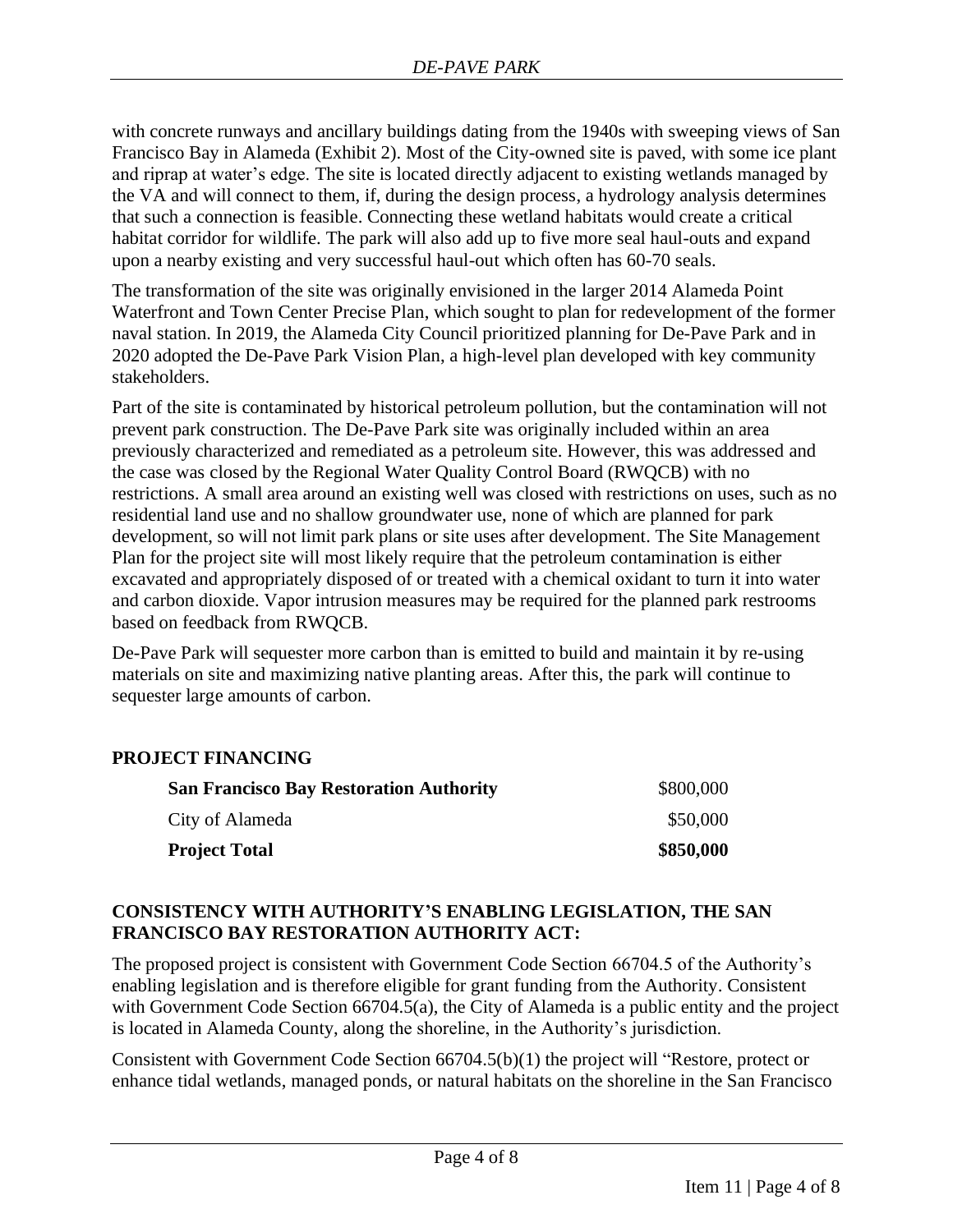Bay area" by creating subtidal, tidal, transitional and upland habitats along the Alameda shoreline.

Consistent with Government Code Section 66704.5(b)(3), the project will "Provide or improve public access or recreational amenities that are part of a project to restore, enhance, or protect tidal wetlands, managed ponds, or natural habitats" by developing trails and a raised boardwalk, observation points with interpretive signage, and an observation area accessible to people of all physical abilities in a newly-restored wetland area.

Consistent with Section 66704.5(e), this recommended grant will be used to support planning for the project, which is an eligible project as described above.

**CONSISTENCY WITH MEASURE AA PROGRAMS AND ACTIVITIES:** The project is consistent with Measure AA's *Vital Fish, Bird and Wildlife Habitat Program's* purpose of improving wildlife habitat through the restoration and enhancement of subtidal, tidal, transitional and upland habitats, which will increase connectivity and help support migratory birds, shorebirds, and other wildlife.

The project is consistent with Measure AA's *Integrated Flood Protection Program's* purpose of using natural habitats to protect communities along the Bay's shoreline by incorporating eelgrass beds and oyster reefs to help mitigate wave action and sea level rise.

The project is consistent with Measure AA's *Shoreline Public Access Program's* purpose of enhancing the quality of life of Bay Area residents by creating a new public access area, including pedestrian trails, observation points and interpretive educational signs and programs.

## **CONSISTENCY WITH MEASURE AA PRIORITIZATION CRITERIA:**

- 1. **Greatest positive impact.** De-Pave Park, once developed, will create habitat, feeding grounds, and rookeries for essential wildlife in San Francisco Bay. The park will provide an educational opportunity for the public as a wetlands park within a dense urban setting that is readily accessible to the Alameda community and beyond. The park will reduce shoreline erosion and create storm surge protection from sea level rise. This project will convert what is currently a swath of impervious concrete surface that results in storm runoff and pollutants flowing directly into the Bay, into an open space with over 90% permeable surface that reduces runoff, improves groundwater quality, and reduces flooding from heavy downpours. The project design will utilize Climate Positive design which will sequester more carbon that it emits. It is estimated to be carbon net neutral within only four years, largely due to the plan to crush and re-use all concrete onsite and will then sequester 8,268 tons of carbon over the next 50 years. De-Pave Park will be a high-profile example of how to design projects to maximize carbon sequestration.
- 2. **Greatest long-term impact.** De-Pave Park's design will ensure that the restored wetlands and park amenities will adapt to climate change and continue to provide important habitat benefits and public access for generations to come. The wetlands, in addition to the anticipated oyster reefs and eelgrass beds, will help mitigate the effects of climate change by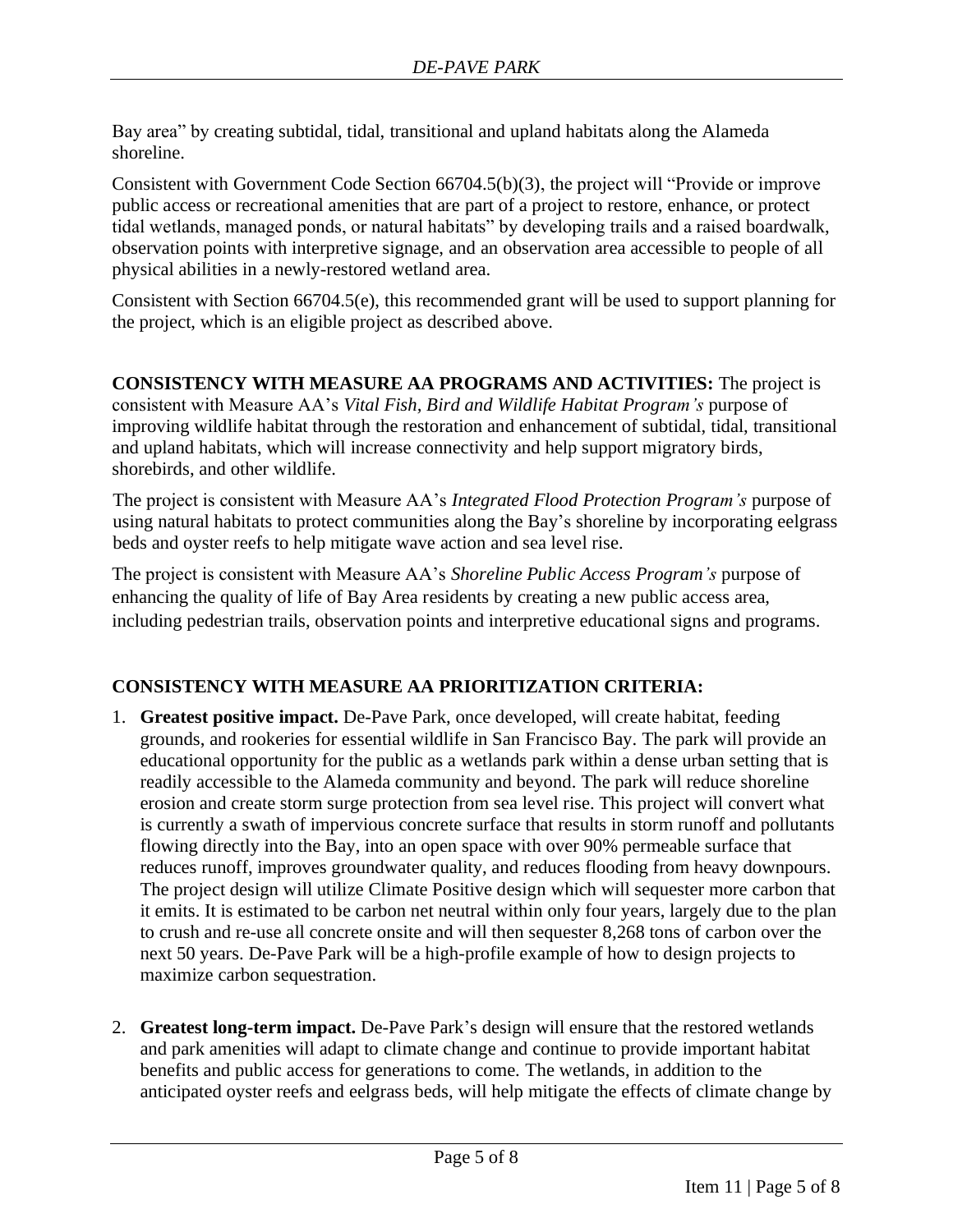sequestering atmospheric carbon and other harmful gases. The park will adapt to sea level rise and maintain the viability of the restored habitat as it evolves into wetlands, while providing continued recreational and educational public access. This climate change resilience can be a model for shoreline park development around San Francisco Bay.

- 3. **Economically disadvantaged communities.** The De-Pave Park project is located within an economically disadvantaged community, in which the median household income is less than 80% of the county median. The project is also less than one mile from a senior affordable housing site and the Alameda Point Collaborative, which provides supportive housing for formerly homeless families. Additionally, CalEnviroScreen identifies the project location as having a disproportionate environmental and health burden, being in the 70-75 percentile of impacted communities across the State. The project is also within two miles of a future affordable housing development, including Habitat for Humanity homes and housing dedicated to veterans. These communities often lack access to parks and open space, which is critical for mental health, physical health, and child development. De-Pave Park provides an opportunity to bring an outdoor nature experience within walking and biking distance to many residents who lack access to outdoor spaces, even in nearby Oakland and Hayward. Just as importantly, the community stewardship program will provide workforce development for residents of Alameda Point Collaborative, students from the nearby College of Alameda community college and other people from economically disadvantaged communities.
- 4. **Engage youth and young adults.** The master plan process will engage a wide and diverse range of youth organizations through community meetings and online surveys directed toward youth. The City will invite the participation of organizations such as Alameda Point Collaborative, Alameda Youth Committee, Youth Alameda Activists, Alameda Boys and Girls Club, Alameda Housing Authority, and Girls Inc. of the Island City. The Alameda Youth Committee, a youth leadership development group of the Recreation and Parks Department, will assist with gathering input from their peers on the De-Pave Park master plan. This outreach may occur in their classrooms, through distributing surveys and gathering other feedback from their peers. The project includes the development of the community stewardship program design in collaboration with Literacy for Environmental Justice, a nonprofit devoted to ecological health, environmental stewardship, and community development. The future program implementation will provide youth education, volunteer engagement opportunities, and young adult internship programs to provide nature connection programming and green job training. This includes engaging over 270 formerly homeless youth residents living at Alameda Point, as well as students from the College of Alameda and Alameda Unified School District. The Alameda Recreation and Parks Department has a long history of hiring, training, and empowering young people to work in its programs and parks. Through its engagement with Alameda Point Collaborative for green workforce development and job training, the City will continue to do so for De-Pave Park maintenance and management.
- 5. **Monitoring, maintenance, and stewardship.** With LEJ's consultation, the ongoing maintenance and stewardship of De-Pave Park will include a workforce of young people and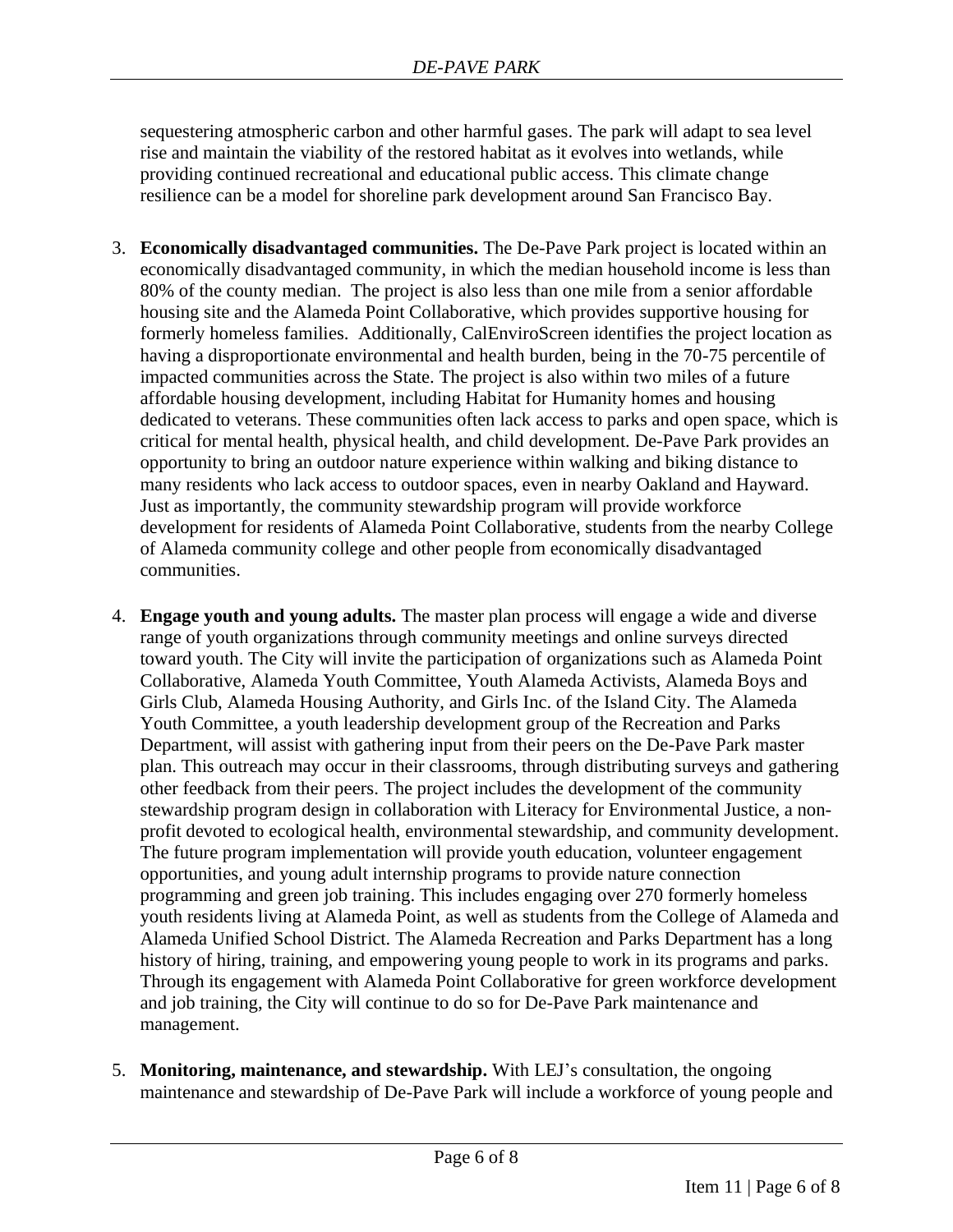disadvantaged residents as well as volunteers consisting of local residents, businesses and organizations to manage the local plant propagation nursery at Alameda Point Collaborative and, through the community stewardship program, continually monitor and maintain the site. In addition, SF Baykeeper will monitor sea level rise through its existing drone program as the park continues to adapt and change over time. Lastly, the City will use a Citizen Science Program for monitoring in collaboration with Alameda chapters of Golden Gate Audubon Society and Sierra Club as well as Friends of the Alameda Wildlife Reserve, all of which have active members that already visit the site on a weekly basis and have taken thousands of photographs of local wildlife and habitat. The data will be used to continually adjust and adapt the maintenance strategies.

- 6. **Coastal Conservancy's San Francisco Bay Area Conservancy Program.** The project is consistent with the San Francisco Bay Area Conservancy Program's Criteria, as follows:
	- a. It is consistent with several local/regional plans including the:
		- Baylands Ecosystem Habitat Goals Report (1999)
		- Baylands Goals Science Update (2015)
		- State Coastal Conservancy's 2018-2022 Strategic Plan
		- Alameda Point Town Center and Waterfront Precise Plan
		- City of Alameda Climate Action and Resiliency Plan
	- b. The project is multi-jurisdictional in that it may create connected tidal marsh habitat across federal and City lands, is adjacent to a future section of the San Francisco Bay Trail, and provides a beach connected to the San Francisco Bay Water Trail.
	- c. Planning for the project can be implemented immediately by the City, which plans to complete 30% schematic designs by the end of 2023.
- 7. **San Francisco Bay Conservation and Development Commission's Coastal Management Program.** The project meets the following priorities of the program:
	- a. Climate Change Policy: Where feasible and appropriate, effective, innovative sea level rise adaptation approaches should be encouraged.
	- b. Fish, Other Aquatic Organisms and Wildlife Policy: Conserve and restore the Bay's tidal marshes, tidal flats, and subtidal habitat to assure benefits to fish and other aquatic organisms and wildlife for future generations.
	- c. Public Access Policy: To ensure the optimum use of the Bay for recreation, enhancing access of waterfront parts by improving Bay Trail segments that connect to the waterfront and interpretive programs that inform visitors about the wildlife and habitat values present in the park.
- 8. **San Francisco Bay Joint Venture's Implementation Strategy.** The proposed project is not currently on the Joint Venture's list but is consistent with the Joint Venture's Implementation Strategy. For the Central Bay Subregion, which includes Alameda County, the Joint Venture aims to restore 4,000 acres of bay habitats and enhance 4,000 acres of bay habitats. The project offers an opportunity to create subtidal, tidal and upland habitat in one of the region's most urbanized areas.